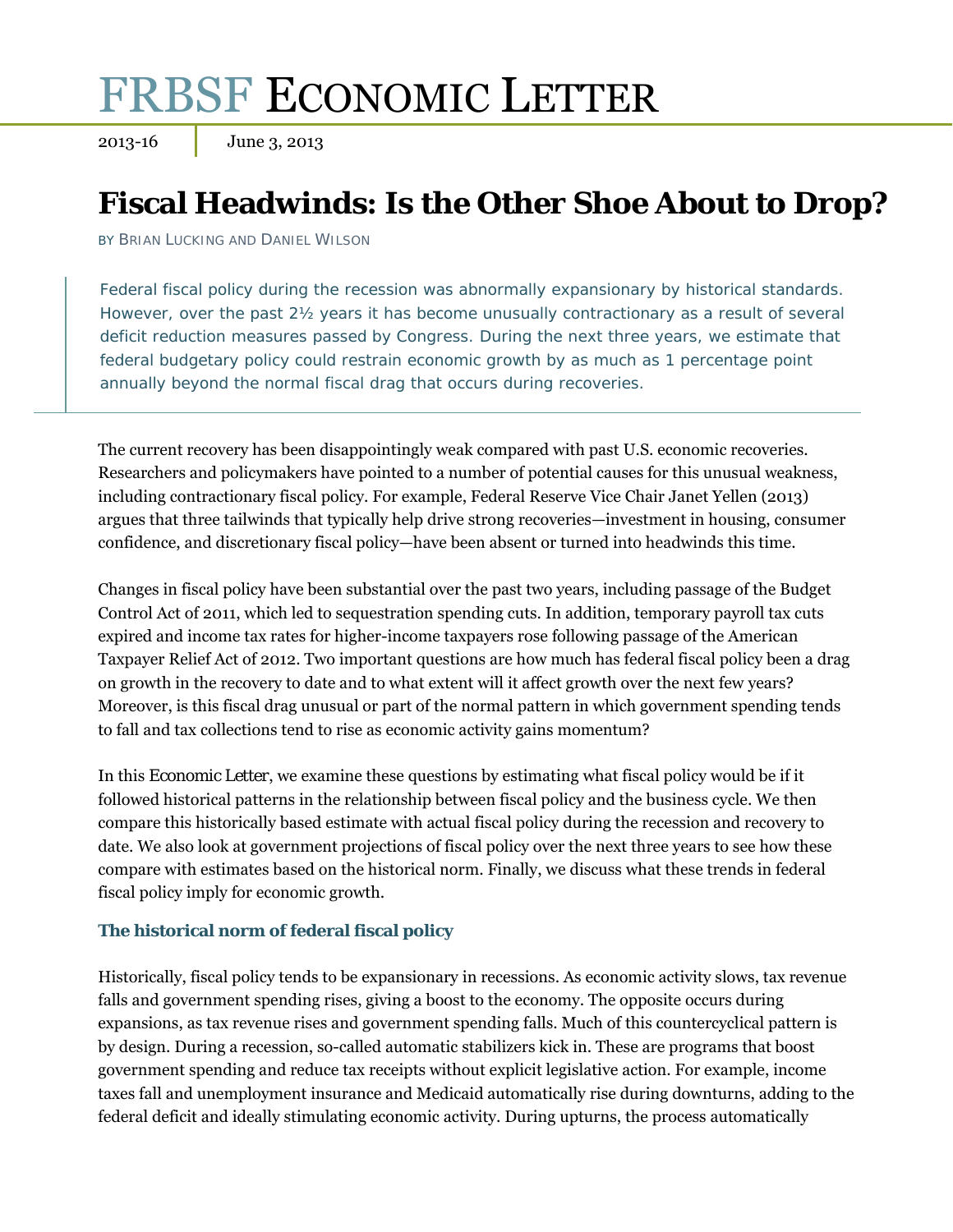reverses as spending on safety net and income-support programs falls and tax revenue rises, trimming the federal deficit.

Much of the analysis of the countercyclical effects of federal fiscal policy only takes these automatic stabilizer programs into account. For instance, the Congressional Budget Office regularly produces estimates of the cyclical component of the federal deficit based on automatic stabilizers (CBO 2013). Yet, automatic programs are only part of the picture. Discretionary fiscal policy, that is, legislated tax and spending changes, often tends to be countercyclical. Congress commonly passes temporary tax cuts or stimulus spending to counteract downturns. Therefore, to fully capture the cyclical effects of government budgetary trends, we consider both automatic stabilizers and discretionary fiscal policy.

To analyze whether recent fiscal policy has followed historical patterns, we use a statistical model of the relationship between fiscal policy and the business cycle based on three variables: government spending other than interest payments, tax revenue, and the difference between the two, which is known as the primary deficit (see Lucking and Wilson 2012). We measure these over time as a share of gross domestic product. We measure the business cycle using the difference between actual GDP and the CBO's estimate of potential GDP, which is known as the output gap.

Our model allows us to estimate what fiscal policy is likely to be at any point in time given the state of the business cycle. We call these estimates the historical norm since they are based on the average historical relationship between fiscal policy and the business cycle. We can also use this model to estimate a historical-norm level of fiscal policy in coming years given CBO's projections of the output gap.

## **Fiscal policy in the recession and the recovery**

Figure 1 compares actual fiscal policy with estimates based on the historical norm for noninterest federal spending, tax revenue, and the primary deficit. It shows that federal fiscal policy was unusually expansionary during the Great Recession. Federal spending grew more and tax receipts fell more than usual, even taking into account the recession's severe depth and duration, and the resulting very large output gap. This reflects both automatic stabilizers and discretionary changes in spending and tax policy, such as the American Recovery and Reinvestment Act, the economic stimulus program passed by Congress in 2009. As a consequence, federal government saving in the recession fell faster—that is, the deficit grew faster—than our historical norm would predict.

This more-expansionary-than-usual federal fiscal policy continued through the recession and into the early part of the recovery. But in mid-2010, fiscal policy sharply reversed course. Since then, federal fiscal policy has been much more contractionary than normal. Spending has fallen sharply since 2011, and tax revenue has grown faster than usual given the weak recovery. However, the larger-than-usual deficit growth early in the recovery has offset the larger-than-usual drop in the deficit since mid-2010. As a result, overall for the recovery, fiscal policy has been only slightly more contractionary than the historical norm.

#### **Measuring excess fiscal drag in the recovery**

Analysts often measure the "fiscal impetus" of policy, that is, how much policy changes contribute to real GDP growth over a given period. Positive impetus indicates expansionary policy changes and negative impetus, contractionary changes. Thus, fiscal impetus can be thought of as measuring the degree to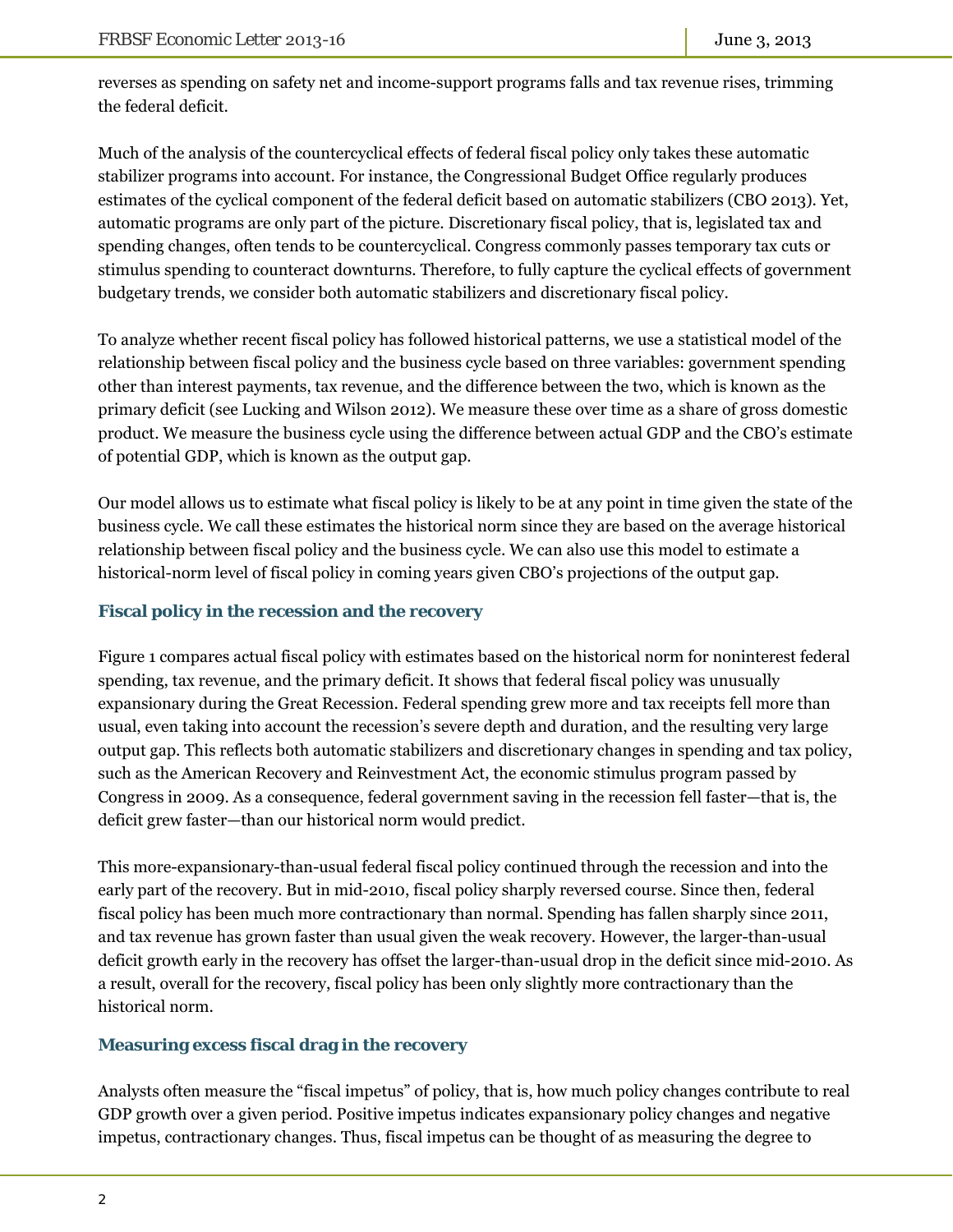which policy is a tailwind or headwind for economic growth.

Estimating fiscal impetus has two components. The first is the *change* in fiscal policy as a share of GDP. The second is the *multiplier*, that is, the change in GDP caused by a given change in government spending or taxes. Researchers do not agree on what multipliers are most accurate. Here, we use a multiplier of one, which is near the middle of the range of empirical estimates (see Wilson 2012). Doing so allows us to focus on the effects of changes in fiscal policy on fiscal impetus.

Figure 1 shows our calculations of fiscal impetus based on actual and historical-norm estimates of noninterest spending, tax revenue, and the primary deficit. In Figure 1, the vertical line divides our results into two periods: the recovery from mid-2009 to the end of 2012, and the three years through the end of 2015. We refer to the difference between historical-norm and actual fiscal impetus as the excess drag of fiscal policy. The excess drag tells exactly how much fiscal policy is slowing the current recovery beyond the historical norm.

Panel C of Figure 1 shows the actual and the historical-norm primary deficits. The fiscal impetus based on both the actual and historical-norm deficits since the start of the recovery has been identical, −0.2 percentage point per year. In other words, federal fiscal policy has been a



modest headwind to economic growth so far in the recovery, but no more so than usual given the weak pace of growth.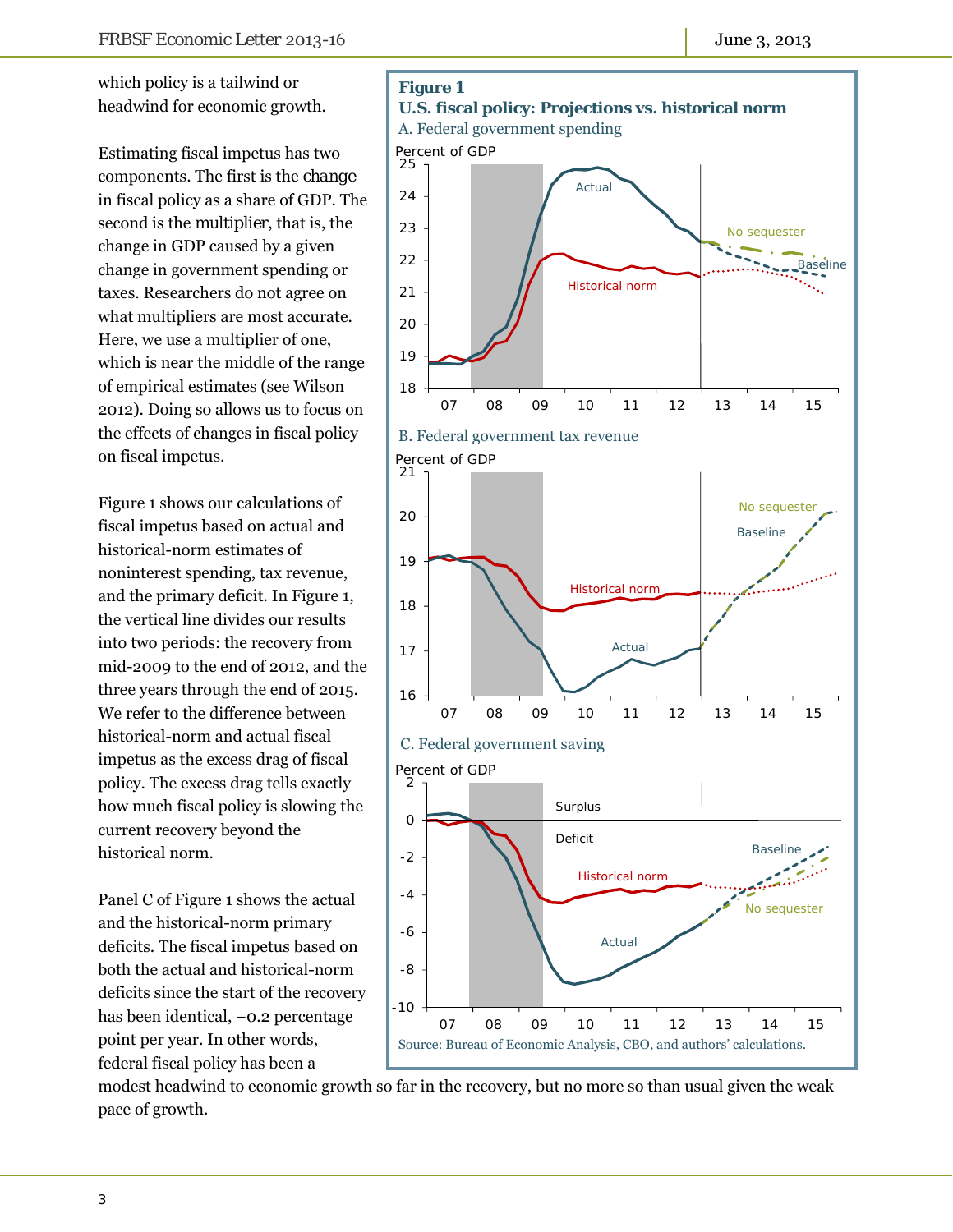#### **Fiscal drag in coming years**

To assess whether fiscal policies might cause excess drag in the future, we look at projections through 2015 from the CBO for the output gap, as well as for federal spending, revenue, and the deficit. We base our calculations on the CBO's February 2013 outlook report, which contained scenarios both with and without the sequestration budget cuts, rather than the most recent May report, which omitted the scenario without sequestration. The results for the scenario including sequestration using the May projections are very similar to those based on the February projections.

While our estimates show that fiscal policy has held back the recovery slightly to date, the effect over the next three years looks much bigger. The CBO projects that the federal deficit as a share of GDP will drop 1.4 percentage points per year over the next three years. This projection would ease slightly to 1.2 percentage points per year if sequestration spending cuts were reversed. By contrast, our calculation of the historical-norm deficit decline through 2015 is 0.4 percentage point per year based on the CBO's output gap projections. This implies that the excess drag from the rapidly shrinking deficit would reduce real GDP growth annually by between 0.8 and 1.0 percentage point, depending on whether sequestration is reversed. Thus, with or without sequestration, fiscal policy is expected to be a much greater drag on economic growth over the next three years than it has been so far.

Surprisingly, despite all the attention federal spending cuts and sequestration have received, our calculations suggest they are not the main contributors to this projected drag. The excess fiscal drag on the horizon comes almost entirely from rising taxes. Specifically, we calculate that nine-tenths of that projected 1 percentage point excess fiscal drag comes from tax revenue rising faster than normal as a share of the economy. As Panel B shows, at the end of 2012, taxes as a share of GDP were below both their historical norm in relation to the business cycle and their long-run average of about 18%. However, over the next three years, they are projected to rise much faster than our estimate of the usual cyclical pattern would indicate. The CBO points to several factors underlying this "super-cyclical" rise, including higher income tax rates for high-income households, the recent expiration of temporary Social Security payroll tax cuts, and new taxes associated with the Obama Administration's health-care legislation.

#### **Conclusion**

Federal fiscal policy has been a modest headwind to economic growth so far during the recovery. This is typical for recovery periods and in line with the historical relationship between the business cycle and fiscal policy. However, CBO projections and our estimate based on the countercyclical history of fiscal policy suggest that federal budget trends will weigh on growth much more severely over the next three years. The federal deficit is projected to decline faster than normal over the next three years, largely because tax revenue is projected to rise faster than usual. Given reasonable assumptions regarding the economic multiplier on government spending and taxes, the rapid decline in the federal deficit implies a drag on real GDP growth about 1 percentage point per year larger than the normal drag from fiscal policy during recoveries.

*Brian Lucking is a research associate in the Economic Research Department of the Federal Reserve Bank of San Francisco.* 

*[Daniel Wilson i](http://www.frbsf.org/economics/economists/staff.php?dwilson)s a senior economist in the Economic Research Department of the Federal Reserve Bank of San Francisco.*